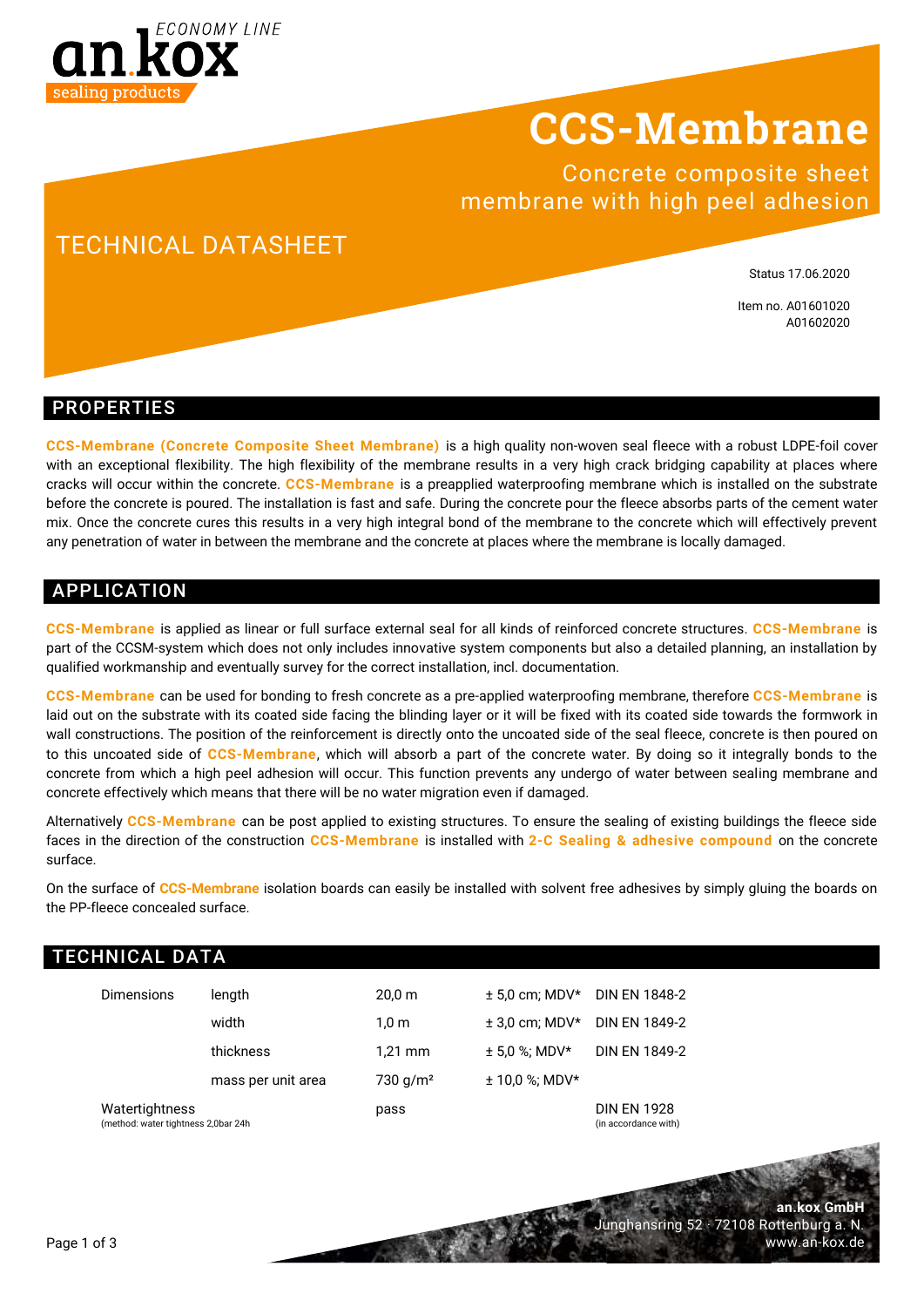

# **CCS-Membrane**

Concrete composite sheet membrane with high peel adhesion

## TECHNICAL DATASHEET

Status 17.06.2020

Item no. A01601020 A01602020

**an.kox GmbH**

www.an-kox.de

Junghansring 52 · 72108 Rottenburg a. N.

| Tensile properties                    | lengthwise<br>across | $\geq$ 250 N/50mm**<br>$\geq$ 200 N/50mm** | DIN EN 12311-2<br>DIN EN 12311-2 |  |
|---------------------------------------|----------------------|--------------------------------------------|----------------------------------|--|
| Elongation at break                   | lengthwise<br>across | $\geq 20.0$ %**<br>$\geq 50.0$ %**         | DIN EN 12311-2<br>DIN EN 12311-2 |  |
| Joint strength                        | glued seam           | $≥ 100 N/50mm**$                           | DIN EN 12317-2                   |  |
| Resistance to tearing<br>(nail shank) | lengthwise<br>across | $\geq 150$ N**<br>$\geq 150$ N**           | DIN EN 12310-1<br>DIN EN 12310-1 |  |
| Adhesion to concrete                  |                      | $0.55$ N/mm <sup>2</sup>                   | <b>DIN 1048</b>                  |  |
| Radon diffusion coefficient           |                      | $D = 0.39 * 10^{-12} m^2/s$                | ISO/TS 11665-13, 2017            |  |
| Radon diffusion length                |                      | $L = 0.43$ mm                              | ISO/TS 11665-13, 2017            |  |
| Resistance to temperature             |                      | $-40$ °C / +100 °C                         |                                  |  |
| Color                                 |                      | white / blue                               |                                  |  |

\*MDV: Manufacturer's declared value (Herstellerangabe mit Toleranz) \*\*MLV: Manufacturer's limiting value (Grenzwert des Herstellers)

### PACKAGING & STORAGE

20 m/roll: width =  $1.0 \text{ m}$  20 rolls á  $20 \text{ m}^2$  pallet:  $400 \text{ m}^2$ 20 m/roll; width =  $2.0$ m 20 rolls á 40 m<sup>2</sup> pallet: 800 m<sup>2</sup>

**CCS-Membrane** can be stored in the original unopened containers for at least 12 months at temperatures between +5° C and +25° C.

### INSTALLATION

#### Installation of **CCS-Membrane** in fresh concrete (pre-application)

Underneath a basement slab **CCS-Membrane** is laid out with its coated side facing the binding layer or it will be fixed with its coated side towards the formwork in wall constructions. The position of the reinforcement is directly onto the uncoated side of the seal fleece, concrete is then poured on to this uncoated side of **CCS-Membrane**, which will suck up a part of the concrete water. By doing so the concrete adheres closely to the fleece. The self-adhesive edge strip at the long side of **CCS-Membrane** functions as an overlap joint (remove protective film). It must be complied with a specific striking time of minimum 48 hours. No welding, no open flames, no priming is required.